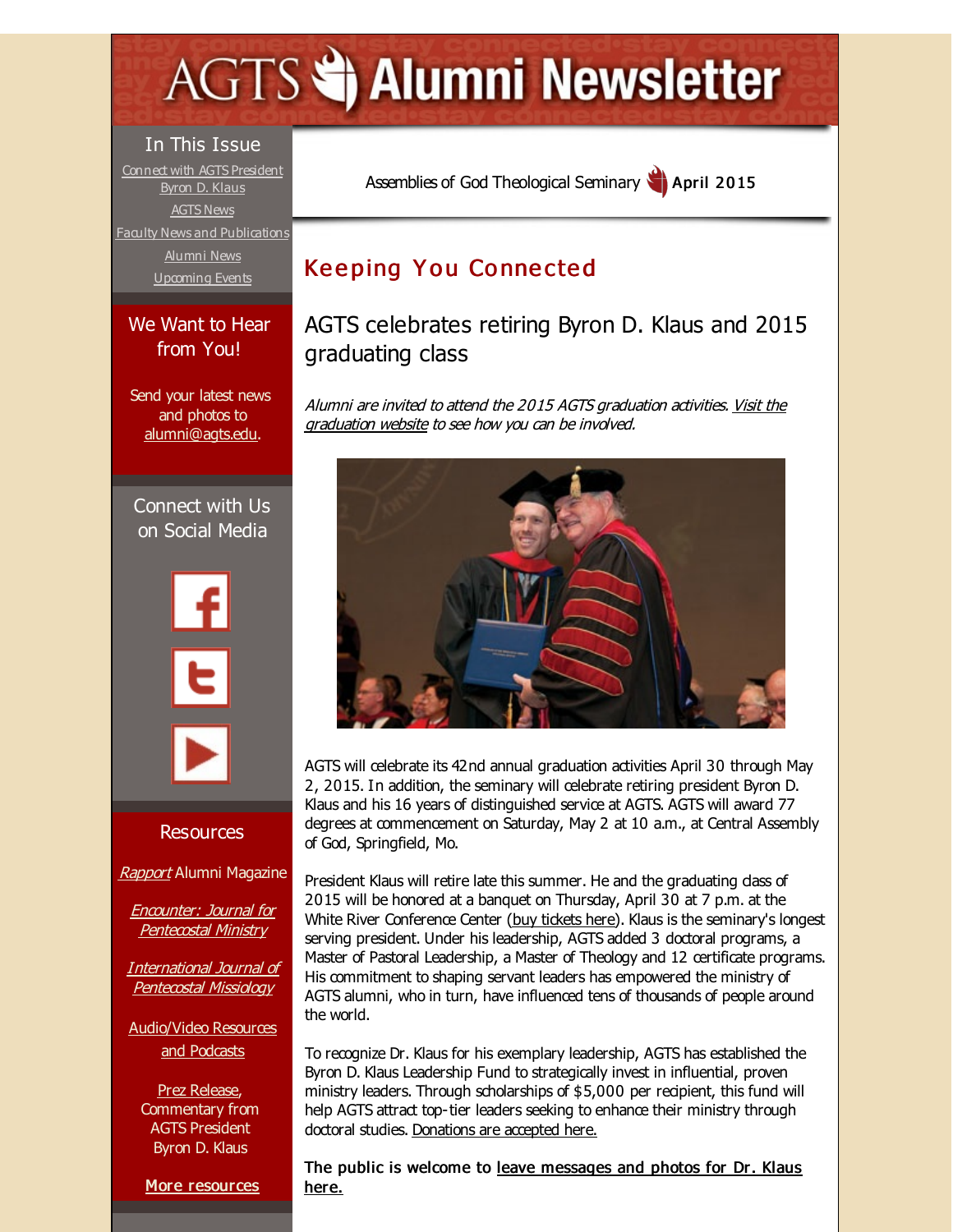#### Contact Us

Dorothea J. Lotter Director of Institutional & Alumni Relations [dlotter@agts.edu](mailto:dlotter@agts.edu) (417) 268-1022

Deborah Fegler Development & Alumni **Coordinator** [dfegler@agts.edu](mailto:dfegler@agts.edu) (417) 268-1012

Jennifer S. Hall Promotions Coordinator [jhall@agts.edu](mailto:jhall@agts.edu) (417) 268-1024

Eric S. Friesen Promotions Specialist [promotions@agts.edu](mailto:promotions@agts.edu) (417) 268-1032

[alumni@agts.edu](mailto:alumni@agts.edu)

#### [www.agts.edu/alumni](http://r20.rs6.net/tn.jsp?f=001_DjiuRZ339x-Eeg-GU1rvndurPPpK-trKl_00-tWoOWdGcWHuWM4dt-3Q-UgBFGsqhGrm--mHJwC0vrLiZqL_Vi0QL39vHdFJVNfqvkN02OtNPHpWZDIUFqSH3v5MhpQCWTkymWR2SYG_KPwODENjeAUqTx0p6-c_3SghKM8jfUFRg6_8neRDQ==&c=&ch=)

#### Invest in Student **Scholarships**

Donate to the Pentecostal Leaders Fund for AGTS student scholarships:

- \* [Online](http://r20.rs6.net/tn.jsp?f=001_DjiuRZ339x-Eeg-GU1rvndurPPpK-trKl_00-tWoOWdGcWHuWM4dk5hNntpdeTmz8tPgIIzk0u9SMqwmr4GhCB2qu7su-mKByTlum38kv-ZV6SxeAipsksxbYKa-JSzbUtitntxz_BDg4ZWPKqTlsJZLFrG_G0Y7-JWB1MbDHXYvlLEADZhPolwSEcn2ug7z-1myg3zFcmI-gQ7vfTl2A==&c=&ch=)
- $*$  417-268-1012
- \* [development@agts.edu](mailto:development@agts.edu)

# **DONATE**

#### Leave a Note for a 2015 Graduate



Visit this [page](http://r20.rs6.net/tn.jsp?f=001_DjiuRZ339x-Eeg-GU1rvndurPPpK-trKl_00-tWoOWdGcWHuWM4dl5YmRosd6hUKLepXvu8uyO14tIE51jUOS6HfAvDY39zdkD6Rkq0bS_ApM0T1Gm4TN0RjjKkotMo1xErFssvzfwGezOlHPNRIl_zbuPYtqNDBOwAQQVNrq11rxdQlnMtijpJY6I1Hl5JcIEuhBSwVH6pclMbOrM73A==&c=&ch=) to honor your graduate by leaving him or her a message, a prayer of blessing and/or photo.

#### Donate to the Byron D. Klaus Leadership Fund



To recognize Dr. Klaus for his exemplary leadership, AGTS is establishing the Byron D. Klaus Leadership Fund to strategically invest in influential, proven ministry leaders. Help us honor President Byron D. Klaus by making an investment in the Klaus Leadership Fund. You can [donate](http://r20.rs6.net/tn.jsp?f=001_DjiuRZ339x-Eeg-GU1rvndurPPpK-trKl_00-tWoOWdGcWHuWM4dl5YmRosd6hUslFPn5Cu5H-qSHfJW94nTvKREWndiyswYxQ0fhB1BvYRrXJmXwP0EoXKvu6KivYXsDtxaEnOA60K6z7sJLiSSeIn2fahqRu9sotfiFyp3JwtqsvKcWj8FuwitlQeNh7g&c=&ch=) here.

# Connect with AGTS President Byron D. Klaus

Check out the latest Prez Release: "The [Cross"](http://r20.rs6.net/tn.jsp?f=001_DjiuRZ339x-Eeg-GU1rvndurPPpK-trKl_00-tWoOWdGcWHuWM4dio4viYSmY8lA57_UqeSnRm5z4U6-j6cq4i-hswVQyOTcCAQ015_IR4CDnYeYLCxs06HP1WGlyUv0WVbmf3qC9pugvCvgrvJ5QlZfxbgmrp8s6tHPGDE5Y9QbqrIrU5CV_OPhQiVV6KO4M-mTNHVsENFe_aLt0B5PFgMl-0_zuHFpT-oW7wfXyzwx44aj4bPFXhZwYmpqQ7_&c=&ch=)

The Cross, as a symbol of faith, topic for preaching, or theme for theological discussion, usually gets placed on hiatus after Easter. Even during the Lenten season, we happily allow the exuberance of the Resurrection to marginalize the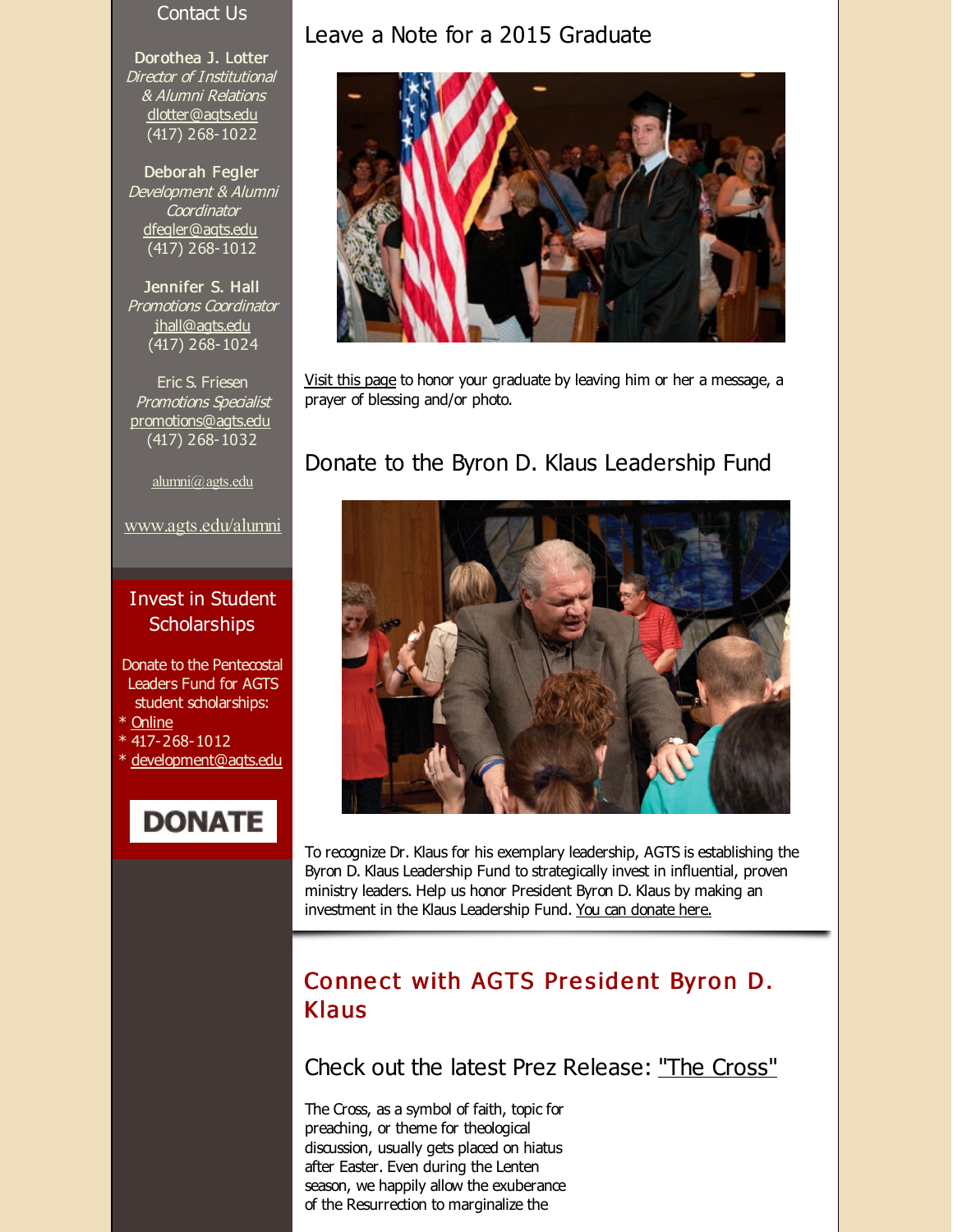agony present in the Cross. It seems like such a downer to talk about self-denial when "resurrection" can be a real boost to our quest to be on the winning side.

Popular culture's dominating influence captures our attention and interest largely because of its "cool" factor and high visibility to a broad scope of our population, regardless of age. The reality of the Cross doesn't yield much that can be considered cool, hip, or popular and inevitably gets ignored. At its core, the message of the Cross is focused on the intersection of our will and God's character, challenging all people to face the limits of human [achievement.](http://r20.rs6.net/tn.jsp?f=001_DjiuRZ339x-Eeg-GU1rvndurPPpK-trKl_00-tWoOWdGcWHuWM4dio4viYSmY8lA57_UqeSnRm5z4U6-j6cq4i-hswVQyOTcCAQ015_IR4CDnYeYLCxs06HP1WGlyUv0WVbmf3qC9pugvCvgrvJ5QlZfxbgmrp8s6tHPGDE5Y9QbqrIrU5CV_OPhQiVV6KO4M-mTNHVsENFe_aLt0B5PFgMl-0_zuHFpT-oW7wfXyzwx44aj4bPFXhZwYmpqQ7_&c=&ch=) Read the rest.



### Following the Prez...

Dr. Klaus will be at the following events:

- May 29: Speaking at commencement for Cornerstone Church High School, San Antonio, Texas
- $\bullet$  *June 18-20:* Speaking at a plenary session for Open Bible Missionary Summit, Pittsburgh, Pa.
- June 22-23: Attending ATS on Global Partnerships, Pittsburgh, Pa.
- participated in one of the District AG Summer Camp Meeting, Lost Seminarian's Conferences hosted at AGTS. • June 28-July 3: Teaching at Michigan Valley, Mich.

President Klaus at the Southern Missouri District Council with Susan Jaramillo. Susan

# **AGTS News**

Watch the dedication of EU's Vern Clark Veterans Center located at AGTS



A ceremony was held Tuesday, March 24, to dedicate the new Admiral Vern Clark Veterans Center at Evangel University. The center is located on the first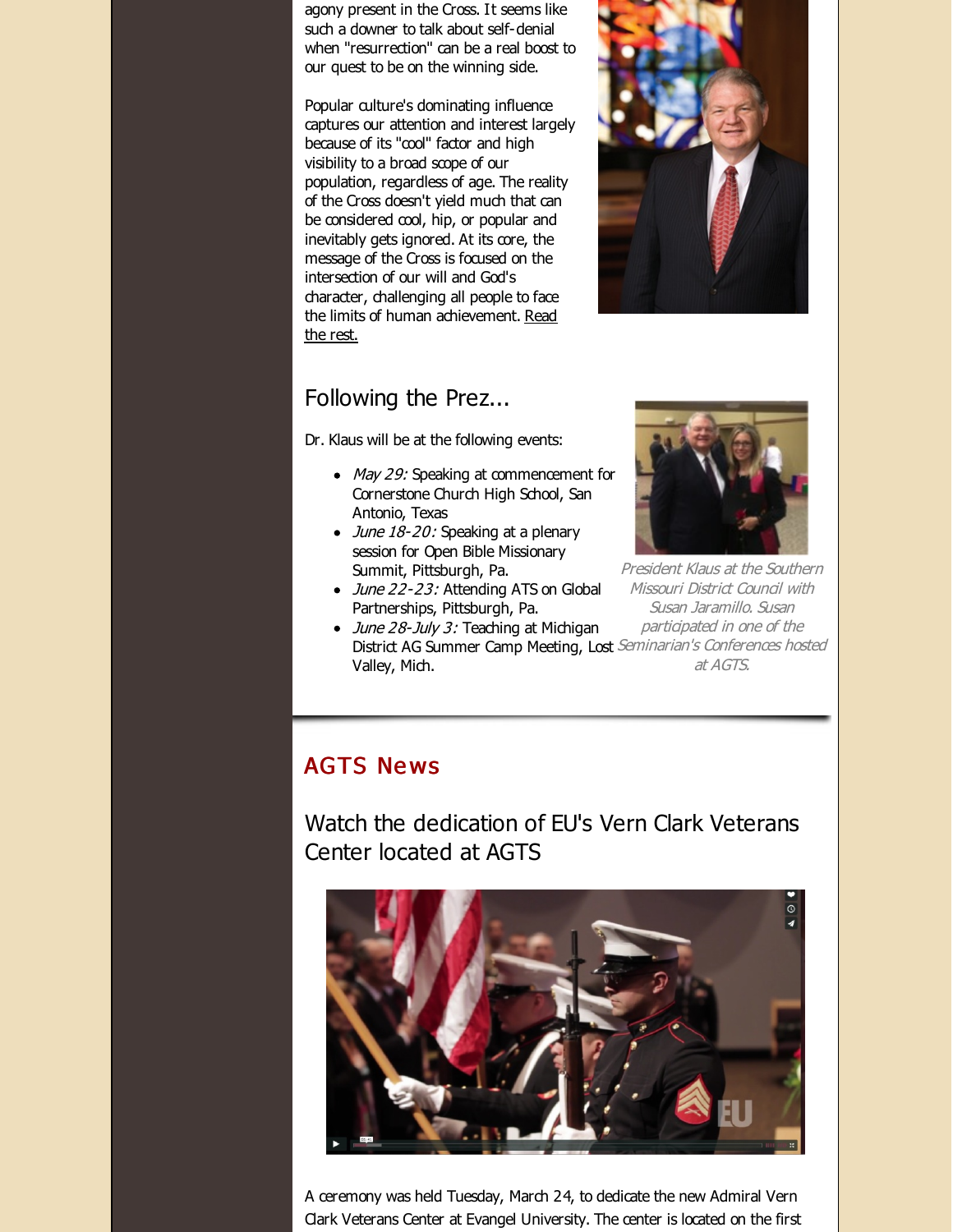floor of the Assemblies of God Theological Seminary. Admiral Clark is the retired Chief of Naval Operations for the U.S. Navy.

Clark, a 1967 graduate of Evangel, served in that position and on the Joint Chiefs of Staff from 2000-2005. He is the second-longest serving CNO in U.S. history. [Watch](http://r20.rs6.net/tn.jsp?f=001_DjiuRZ339x-Eeg-GU1rvndurPPpK-trKl_00-tWoOWdGcWHuWM4dk1__uLcjZFZxUcKftxXZy0TqnDl8vXQv2Ql_6ECL3AOlhar7A_HAl07CMv_4GEcgBLPAptHjuyO32HqPMCovgC5MuQ4P1eFNlcw77_4Jv0ctvN8k-SlGO00FXDzHNhuaUjfS1osCzBC0h8ORON9aAw63gfK5hdw67xxwvdp6D6PO1bkC3uXAuvRPsvU2vnqpA==&c=&ch=) it here.

New AGTS partnership provides African leaders with Doctor of Ministry program



The Assemblies of God Theological Seminary (AGTS) and Pan-Africa Theological Seminary (PAThS) recently entered into a fraternal affiliation to provide a Doctor of Ministry (DMin) program on the continent of Africa.

PAThS, an initiative of the Africa Assemblies of God Alliance, currently offers a PhD in Theological Studies accredited by the Ministry of Higher Education and Research of Togo. The new DMin program will offer four tracks of study: Missions, Bible-Theology, Education, and Leadership. [Read](http://r20.rs6.net/tn.jsp?f=001_DjiuRZ339x-Eeg-GU1rvndurPPpK-trKl_00-tWoOWdGcWHuWM4dqwxuJbWA9B_I-lH0yQaOmAvNUp1TUIm0wYYgTH-44ch__49gIRV3d2XAeKVNkE6k4U4Cu9Ky6H0fizh5iHDtPK6LxN7XVN2P5Wa9TN95zNE5-dxf-Slecih-YKXZQhDmiwF0q84L1Jaaa6iOWMstioI9GG6cc0e2XIwlbv_tjX8HenDT4-37DTMNqwf5CylDRnFsqLfQ_glSt1T9kdVM3IMsGDZgvRAu81EnK-EDDMz&c=&ch=) the rest.

"Lord bless ISIS!" Huh? Check out AGTS professor Mostert's challenging blog entry



Boko Haram, al Shabaab and ISIS are frightening new words that are being added to our political vocabulary. The vitriolic hatred of these radicals and the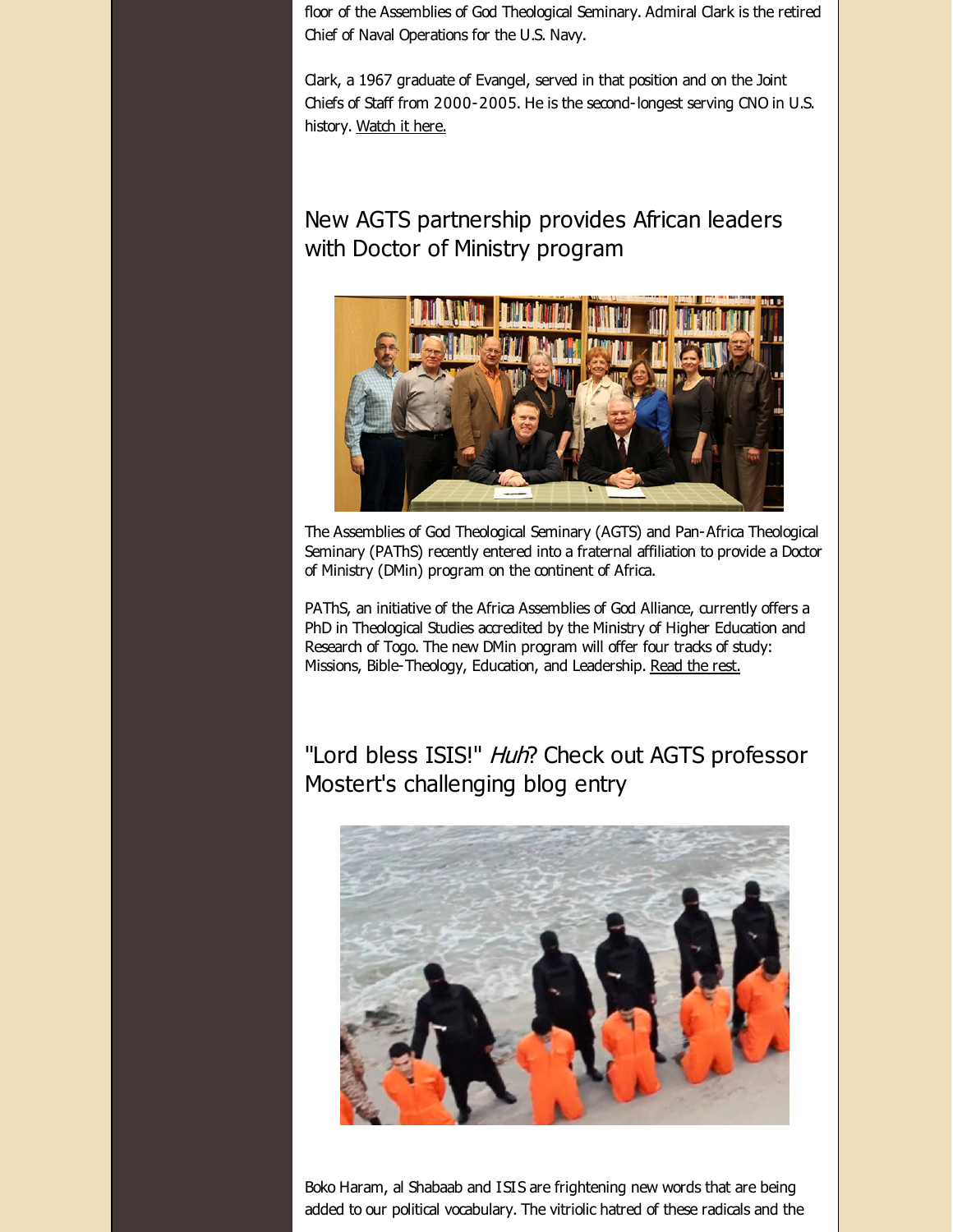violence that they've perpetrated against Christians are revolting!

A friend of mine has just returned from Egypt where the Coptic Christians are mourning the martyrdom of the 21 Libyan Christians after ISIS publically beheaded them in February. This week, as our Holy Week draws to a dimax, al Shabaab terrorists from Somalia crossed the border and killed 147 Christian students in northeast Kenya on Thursday. [Read](http://r20.rs6.net/tn.jsp?f=001_DjiuRZ339x-Eeg-GU1rvndurPPpK-trKl_00-tWoOWdGcWHuWM4dqwxuJbWA9B_pNnhU8tgiCr5E4ekl0tCkuNe3HDskWySvaaq72TBMoYnORyKfjUi4HvVQT4kMt5pXbRPy3vazMZLBWmHl6W1o5-qI2wd0CYG140-0YrMtS4q3R327wLfoMz0MNq67WSQg2a4JwJbvALp_o0rKKDIoA==&c=&ch=) the rest.



#### Refer a student

Do you know someone interested in attending AGTS? Use this [online](http://r20.rs6.net/tn.jsp?f=001_DjiuRZ339x-Eeg-GU1rvndurPPpK-trKl_00-tWoOWdGcWHuWM4dtMS8Fptl_LVYaMTv1Gc4Vv4dBTyI123tfBsHUwx7OEIcOi3otkVS1vCLs-PYLks6bvx0iGtr5kvW18vfa3qkY7b2NB7RgZgh2WM2dycE8iJcgZM1i0ItQt5cxnaQFuoHKpfMz45NQPk&c=&ch=) form or connect with Brett Jacques, AGTS Enrollment [Representative.](mailto:jacquesb@evangel.edu)

# **Faculty News and Publications**

#### [Deborah](http://r20.rs6.net/tn.jsp?f=001_DjiuRZ339x-Eeg-GU1rvndurPPpK-trKl_00-tWoOWdGcWHuWM4dqvpUfGC28SXBHI6_qJ68WEbXr9zYmrIEMWjmHseq5FZiwefbT3p-i4sMAHrschQILBYeOyEaQlmDjkyxg_DrqmvYjSQIY9Qg44Lmp_i8Kjv2aXRNDw3ikpsblQELZSnksp2VuEvcPCg&c=&ch=) Gill ('78/'79)

• Summer: Participating in a 32-day silent, individually guided retreat in Louisiana in the spiritual exercises of St. I gnatius of Loyola



• Wrote "My Barnabas, Pasta Dowdy," in Destiny Calling, Your Beginning Does Not Determine Your End (Dallas, Texas: Naomi Dowdy Ministries, 2015), 282-286. A Festschrift for Naomi Dowdy on the occasion of her 80th birthday.

#### Johan [Mostert](http://r20.rs6.net/tn.jsp?f=001_DjiuRZ339x-Eeg-GU1rvndurPPpK-trKl_00-tWoOWdGcWHuWM4dqvqeBVd62bID4GEGOjcalrNif8pw8dlzQ4jlfV0JRah-8dtj-PZoyrV62qzxpwQkH7rCjcNlbdLFpNg3Z4To_cJI5tCJElBWd0VCsxAf0SqY1qQkQo660chTXR3KeKfzg3LwVvWlWkJnbSBI2U4gvI=&c=&ch=)

- $\bullet$  *May*: Presenting a paper in the discipleship track at the Empowered21 conference in Jerusalem.
- June: Teaching community psychology to an masters cohort in Lilongwe, Malawi.
- *July:* Addressing the Executive Council of the Apostolic Faith Mission Church of South Africa on his discipleship research.



#### [Charles](http://r20.rs6.net/tn.jsp?f=001_DjiuRZ339x-Eeg-GU1rvndurPPpK-trKl_00-tWoOWdGcWHuWM4dqwxuJbWA9B_gOf7NueMEhV4HCd_OxqzmO6eVtyaJTYJ8tN8ZuSjIx_qGY_afjE9uvb7JvZKKveQtlhs8HZzdeZPLC8KFtrWbwjhHbP-SmDlYjbm8D_NdvV-PZcUj3mpuXE5KiidYycj&c=&ch=) Self

- May 28-30: Speaking at the PAOC gathering of Canadian Ministers in Newfoundland and Labrador
- June 16-19: Presenting at the Acton University event in Grand Rapids, Mich.
- June 26-28: Speaking at the American Enterprise Institute Retreat in Washington, D.C.
- August 3-7: Highlighting Discipleship Dynamics at the General Council in Orlando, Fla.
- August 19: Hosting the fourth regional Kern-sponsored conference for the AGTS Discipleship Network, Chicago, Ill.

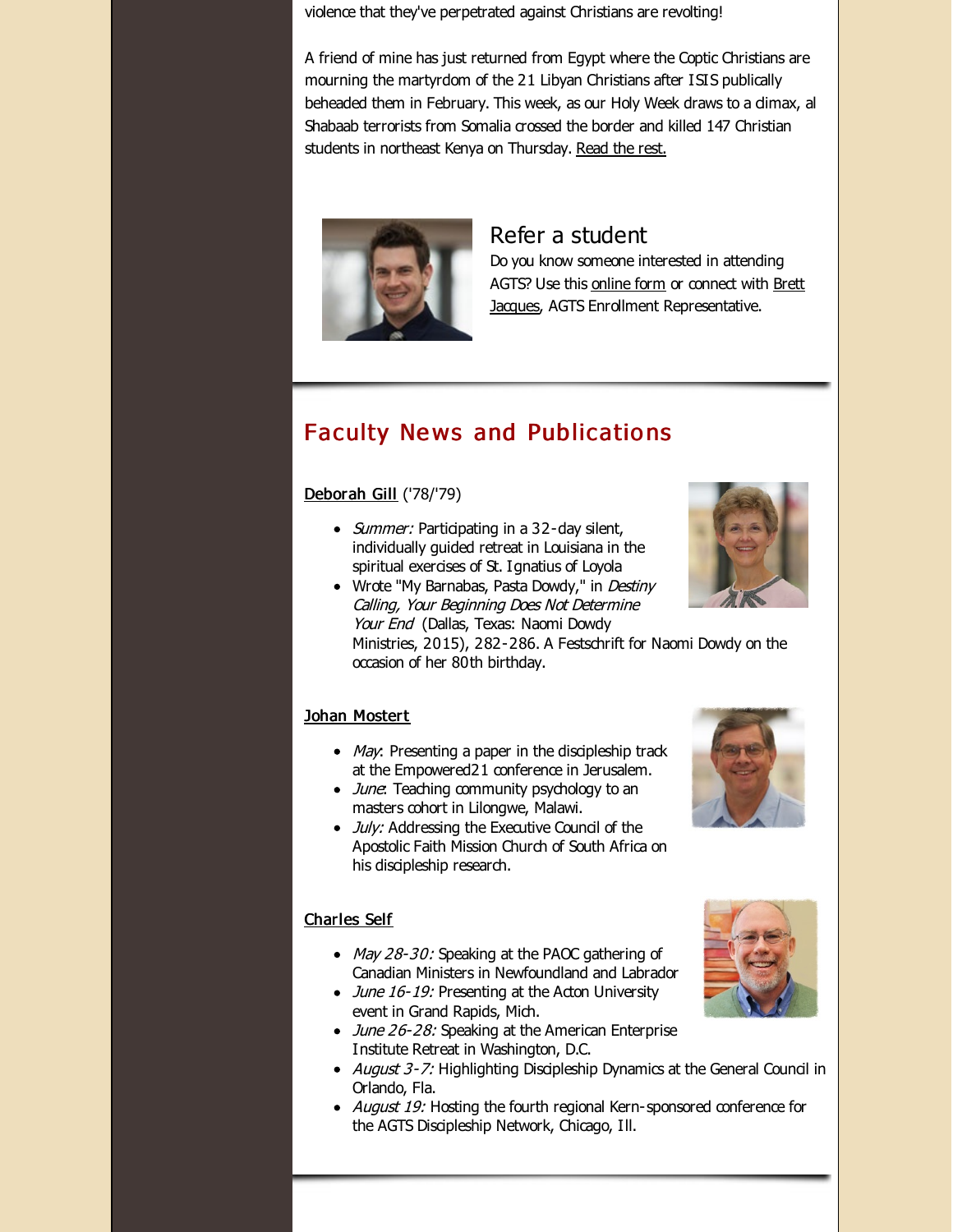# Alumni Ne ws

Larry Anoa'i ('14) received his certification at the Southern Missouri District Council.



Matthew J. Bell ('09) was ordained at the Southern Missouri District Council.

Daryel and Rachel Erickson ('92) serve as AG missionaries working with Global Teen Challenge. They are missionaries-in-residence at Trinity Bible College in Ellendale, N.D. They have completed 32 years of missionary work, primarily in Europe.





Danielle Paulson- Jones ('12) was ordained at the Southern Missouri District Council.

Shaun

Lotter ('05) received his ministerial credentials at the Southern Missouri District Council. He serves as a licensed therapist at the Relationship Center in Springfield, Mo.



Chad Nelson ('05) received his ministerial credentials at the Southern Missouri District Council.



Owen and Allison Pinckney ('14) and their family will soon head to West Africa as Assemblies of God World Missions missionaries. Owen also received his ministerial credentials at the Southern Missouri District Council.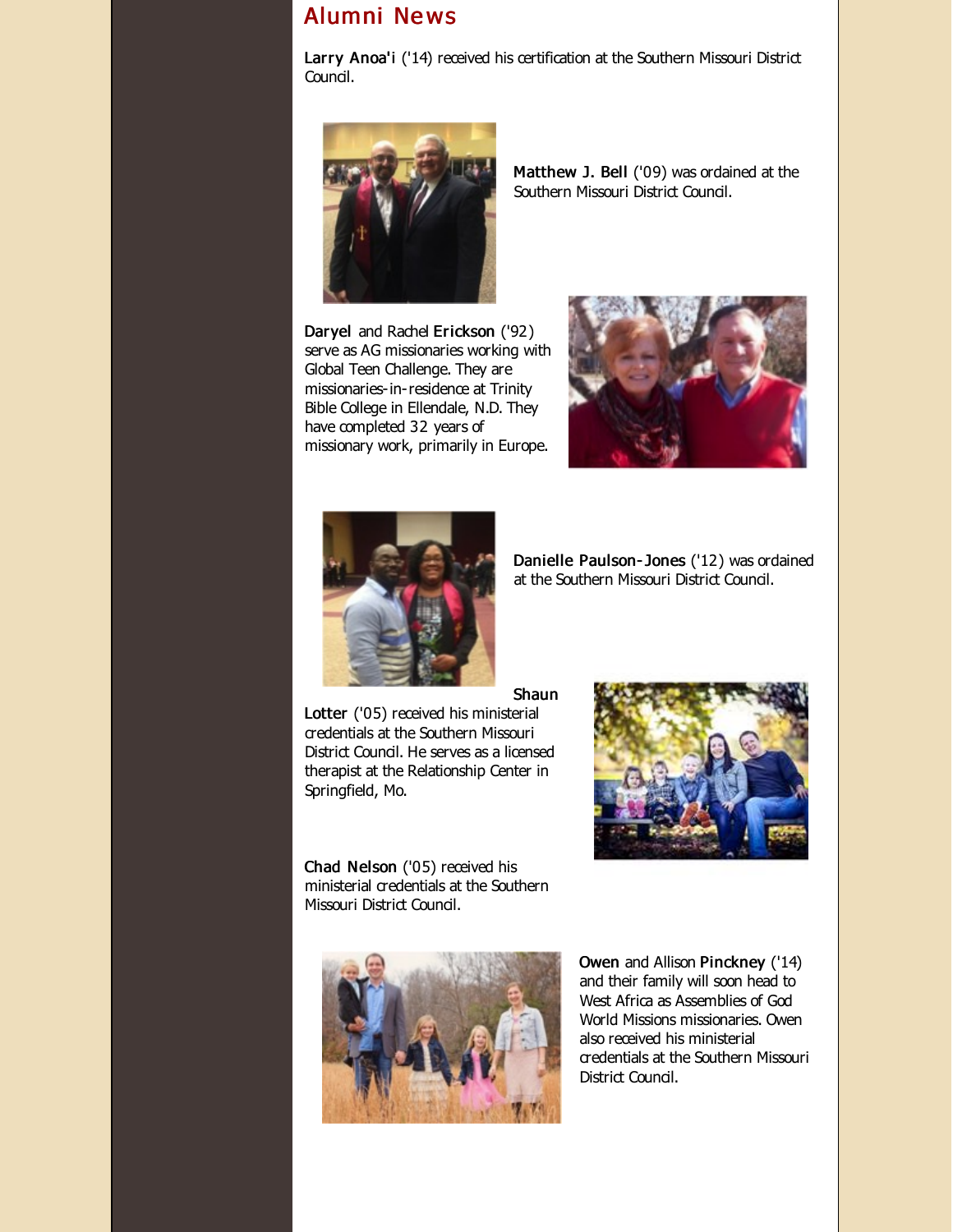Chaplains Brian Tung ('07) and Lou DelTufo ('94/'95) shared this photo from Easter services held in Iraq. CH (MAJ) Brian Tung serves as the 3/82 Brigade Chaplain and Chaplain (LTC) Lou DelTufo serves as the CJFLCC-I and 1st Infantry Division Chaplain.



Brooke Urich ('14) received her ministerial credentials at the Southern Missouri District Council.

# AGTS Alumni Directory is being dis co ntinue d



The online AGTS Alumni Directory is being discontinued due to system upgrades. Please contact the AGTS Alumni Office to update your information or share news/photos.

# **Upcoming Events**

Spring Semester Ends April 24

# **Graduation Events**

Thursday, April 30 AGTS Golf Tournament April 30, 8:30 a.m. (Rivercut Golf Course)

## AGTS Graduation and Retirement Banquet

Honoring AGTS Graduates and Retiring President Byron D. Klaus 6:30 p.m. Reception, 7 p.m. Dinner (White River Conference Center, 600 West Sunshine St.)

Friday, May 1 AGTS Doctoral Celebration Doctor of Ministry Symposium and Intercultural Doctoral Studies Investiture 12:30-1:45 p.m. (AGTS)

Reception 1:45-2:15 p.m. (Great Hall at AGTS)

Celebration Service 2:15-3:15 p.m. (William J. Seymour Chapel, AGTS)

Saturday, May 2